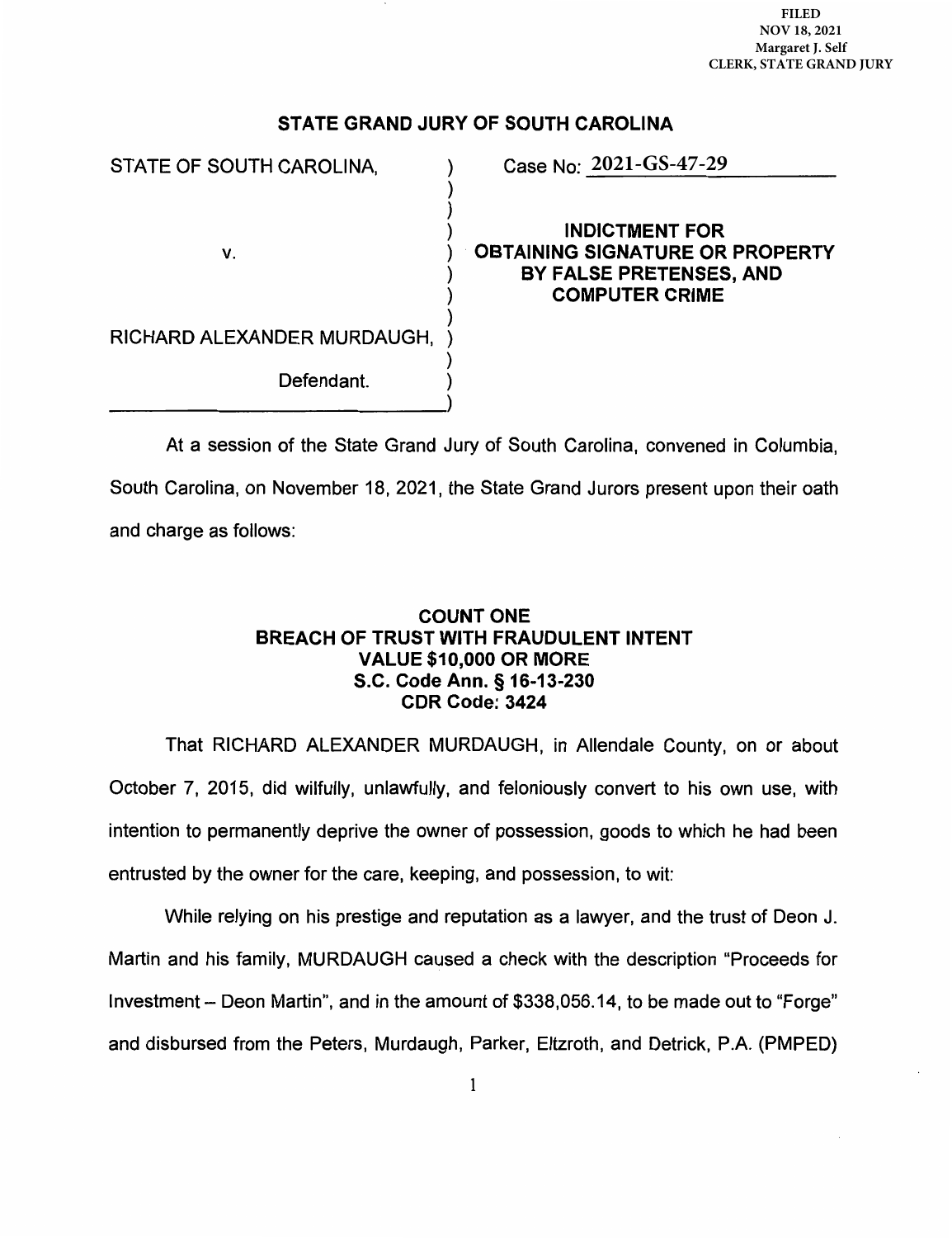Client Trust Account. Forge Consulting, LLC, is <sup>a</sup> legitimate company often used by South Carolina lawyers to facilitate structured settlements. However, MURDAUGH then deposited the  $$338,056.14$  trust account check - which was supposed to be compensation to Deon J. Martin for his injuries -- into a bank account he had created under the name "Richard <sup>A</sup> Murdaugh Sole Prop DBA Forge". MURDAUGH had created this bank account for the purpose of misappropriating funds belonging to others with the illusion that the money was being paid to the legitimate company Forge Consulting, LLC. Instead of compensating Martin, MURDAUGH instead breached Martin's trust and converted the money to his own personal use, for expenses including but not limited to credit card bills, cash, and checks written to himself and associates.

All in violation of section 16-13-230 of the South Carolina Code of Laws, and such conduct involving <sup>a</sup> violation of the South Carolina Anti-Money Laundering Act, or <sup>a</sup> crime related to <sup>a</sup> violation of the Anti-Money Laundering Act, and such conduct also involving <sup>a</sup> crime involving computer crimes, or <sup>a</sup> conspiracy or solicitation to commit <sup>a</sup> crime involving computer crimes, and such conduct having not been authorized by law.

Against the peace and dignity of this State and contrary to the law in such case made and provided.

2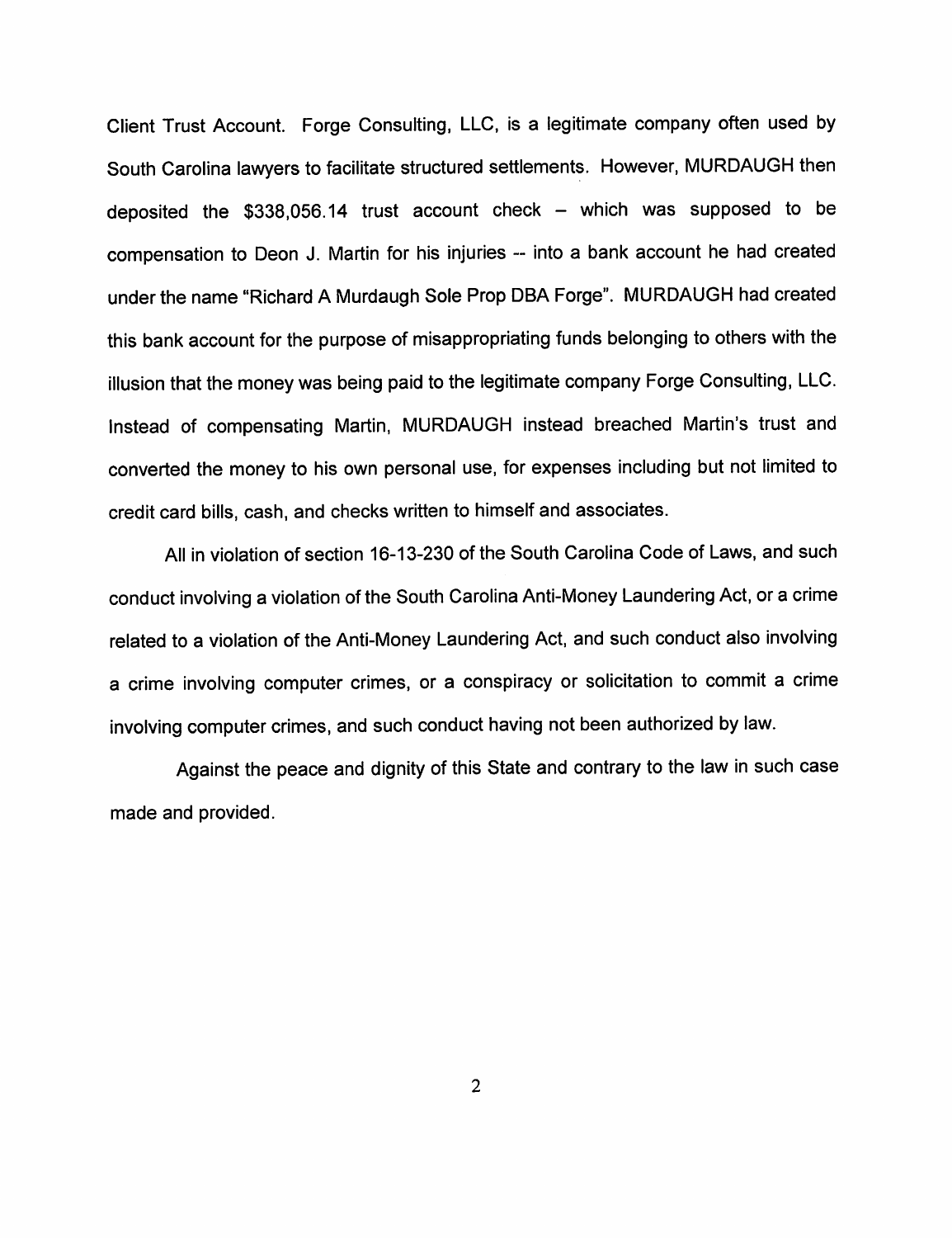#### COUNT TWO COMPUTER CRIME VALUE MORE THAN \$10,000 S.C. Code Ann. §16-16-20 CDR Code: 3110

That RICHARD ALEXANDER MURDAUGH, in Allendale County, between on or about October 7, 2015 and on or about June 10, 2016, did wilfully, knowingly, maliciously, and without authorization and for an unauthorized purpose, directly or indirectly access or cause to be accessed <sup>a</sup> computer, computer system, or computer network for the purpose of: devising or executing <sup>a</sup> scheme or artifice to defraud; obtaining money, property, or services by means of false or fraudulent pretenses, representations, promises; and committing any crime; to wit:

MURDAUGH created <sup>a</sup> bank account under the name "Richard A Murdaugh Sole Prop DBA Forge". He created this account for the purpose of misappropriating funds belonging to others with the illusion that the money was being paid to the legitimate settlement planning company Forge Consulting, LLC. MURDAUGH caused <sup>a</sup> \$338,056.14 settlement disbursement check representing proceeds intended for the benefit of Deon J. Martin to be made out to "Forge". He then deposited the check into the Forge account under his control, and then conducted online banking transfers to convert settlement proceeds to his own personal use, which defrauded Deon J. Martin and laundered the proceeds. These transactions exceeded \$10,000.

All in violation of section 16-16-20 of the South Carolina Code of Laws, and such conduct involving <sup>a</sup> violation of the South Carolina Anti-Money Laundering Act, or <sup>a</sup> crime related to <sup>a</sup> violation of the Anti-Money Laundering Act, and such conduct also involving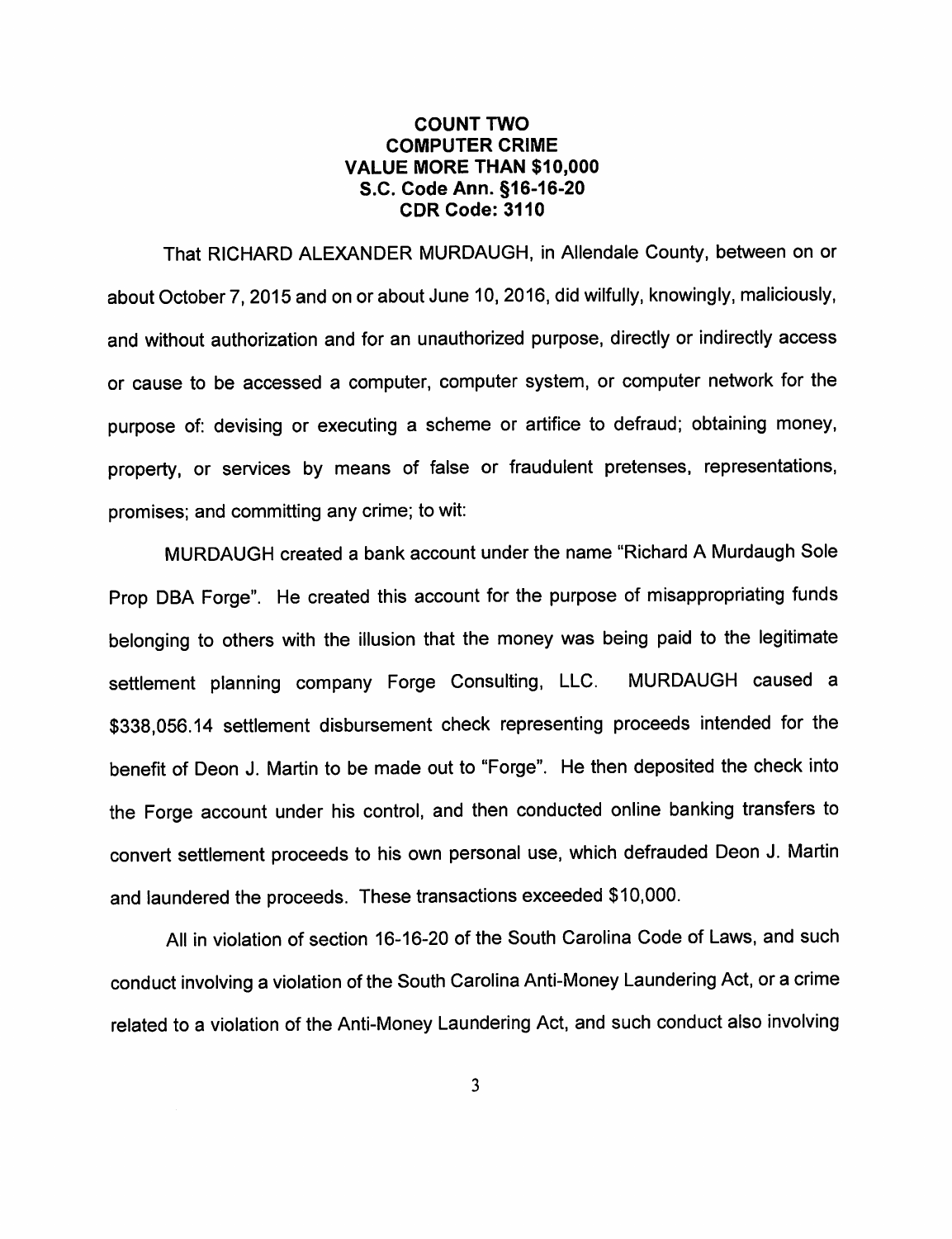<sup>a</sup> crime involving computer crimes, or <sup>a</sup> conspiracy or solicitation to commit <sup>a</sup> crime involving computer crimes, and such conduct having not been authorized by law.

Against the peace and dignity of this State and contrary to the law in such case made and provided.

## COUNT THREE BREACH OF TRUST WITH FRAUDULENT INTENT VALUE \$10,000 OR MORE S.C. Code Ann. §16-13-230 CDR Code: 3424

That RICHARD ALEXANDER MURDAUGH, in Allendale County, on or about October 11, 2016, did wilfully, unlawfully, and feloniously convert to his own use, with intention to permanently deprive the owner of possession, goods to which he had been entrusted by the owner for the care, keeping, and possession, to wit:

While relying on his prestige and reputation as <sup>a</sup> lawyer, and the trust of Deon J. Martin and his family, MURDAUGH caused <sup>a</sup> check with the description "Proceeds for Investment - Deon Martin", and in the amount of \$45,000, to be made out to "Forge" and disbursed from the Peters, Murdaugh, Parker, Eltzroth, and Detrick, P.A. (PMPED) Client Trust Account. Forge Consulting, LLC, is <sup>a</sup> legitimate company often used by South Carolina lawyers to facilitate structured settlements. However, MURDAUGH then deposited the \$45,000 trust account check – which was supposed to be compensation to Deon J. Martin for his injuries -- into a bank account he had created under the name "Richard <sup>A</sup> Murdaugh Sole Prop DBA Forge". MURDAUGH had created this bank account for the purpose of misappropriating funds belonging to others with the illusion

4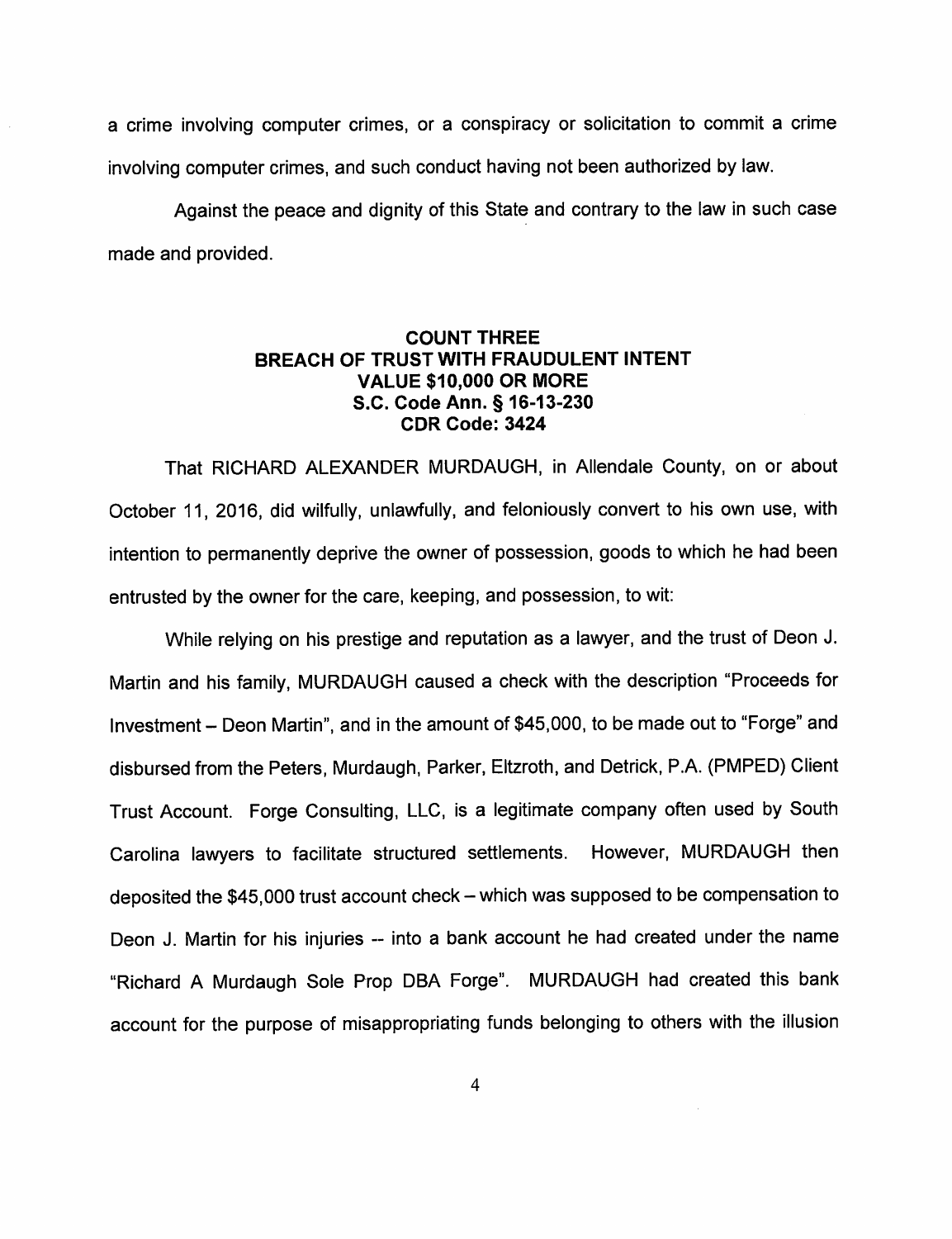that the money was being paid to the legitimate company Forge Consulting, LLC. Instead of compensating Martin, MURDAUGH instead breached Martin's trust and converted the money to his own personal use, for expenses including but not limited to credit card bills, cash, and checks written to or for the benefit of himself and associates.

All in violation of section 16-13-230 of the South Carolina Code of Laws, and such conduct involving <sup>a</sup> violation of the South Carolina Anti-Money Laundering Act, or <sup>a</sup> crime related to <sup>a</sup> violation of the Anti-Money Laundering Act, and such conduct also involving <sup>a</sup> crime involving computer crimes, or <sup>a</sup> conspiracy or solicitation to commit <sup>a</sup> crime involving computer crimes, and such conduct having not been authorized by law.

Against the peace and dignity of this State and contrary to the law in such case made and provided.

## COUNT FOUR COMPUTER CRIME VALUE MORE THAN \$10,000 S.C. Code Ann. §16-16-20 CDR Code: 3110

That RICHARD ALEXANDER MURDAUGH, in Allendale County, between on or about October 11, 2016 and on or about May 18, 2017, did wilfully, knowingly, maliciously, and without authorization and for an unauthorized purpose, directly or indirectly access or cause to be accessed <sup>a</sup> computer, computer system, or computer network for the purpose of: devising or executing a scheme or artifice to defraud; obtaining money, property, or services by means of false or fraudulent pretenses, representations, promises; and committing any crime; to wit: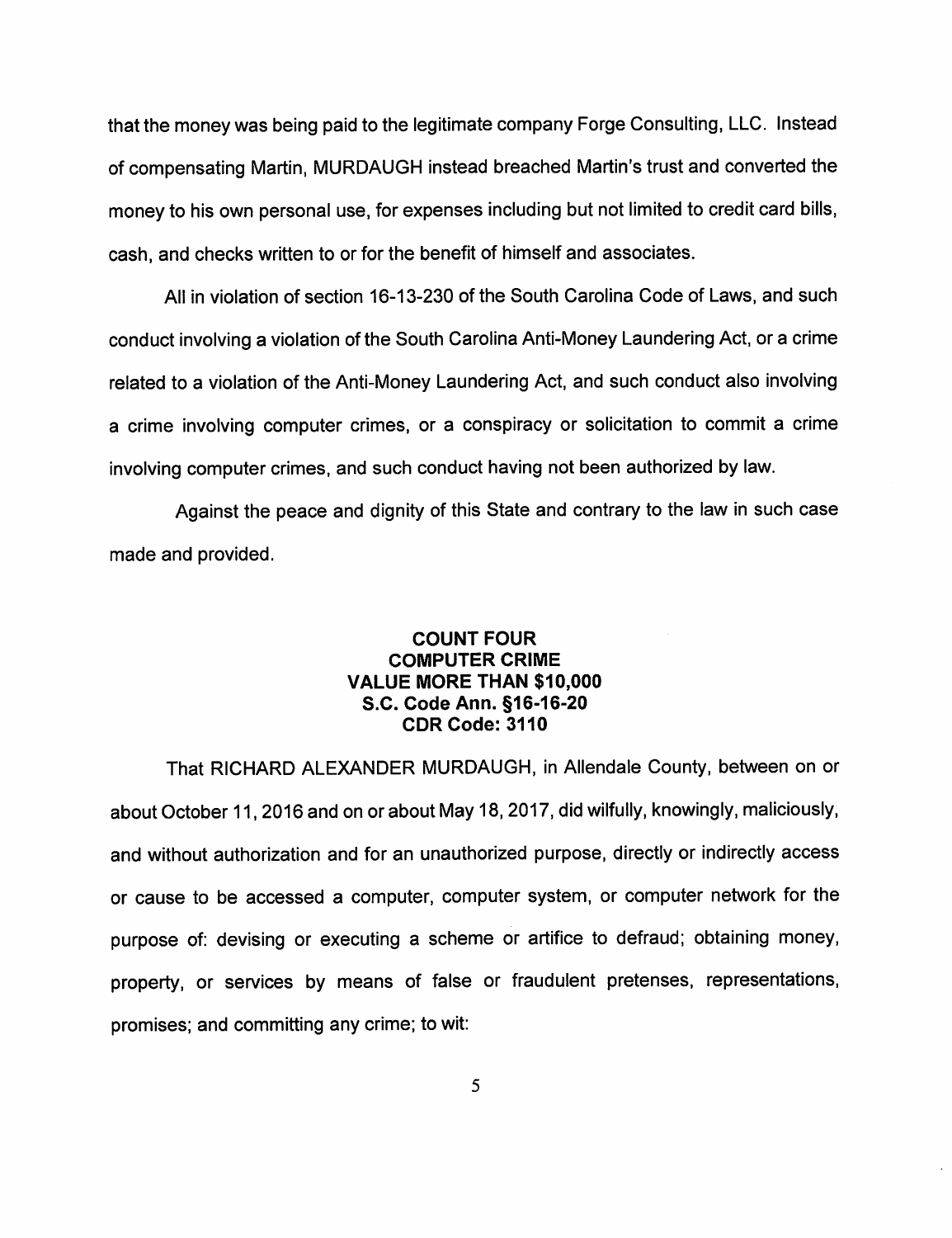MURDAUGH created a bank account under the name "Richard A Murdaugh Sole Prop DBA Forge". He created this account for the purpose of misappropriating funds belonging to others with the illusion that the money was being paid to the legitimate settlement planning company Forge Consulting, LLC. MURDAUGH caused a \$45,000 settlement disbursement check representing proceeds intended for the benefit of Deon J. Martin to be made out to "Forge". He then deposited the check into the Forge account under his control, and then conducted online banking transfers to convert settlement proceeds to his own personal use, which defrauded Deon J. Martin and laundered the proceeds. These transactions exceeded \$10,000.

All in violation of section 16-16-20 of the South Carolina Code of Laws, and such conduct involving a violation of the South Carolina Anti-Money Laundering Act, or a crime related to a violation of the Anti-Money Laundering Act, and such conduct also involving a crime involving computer crimes, or a conspiracy or solicitation to commit a crime involving computer crimes, and such conduct having not been authorized by law.

Against the peace and dignity of this State and contrary to the law in such case made and provided.

6